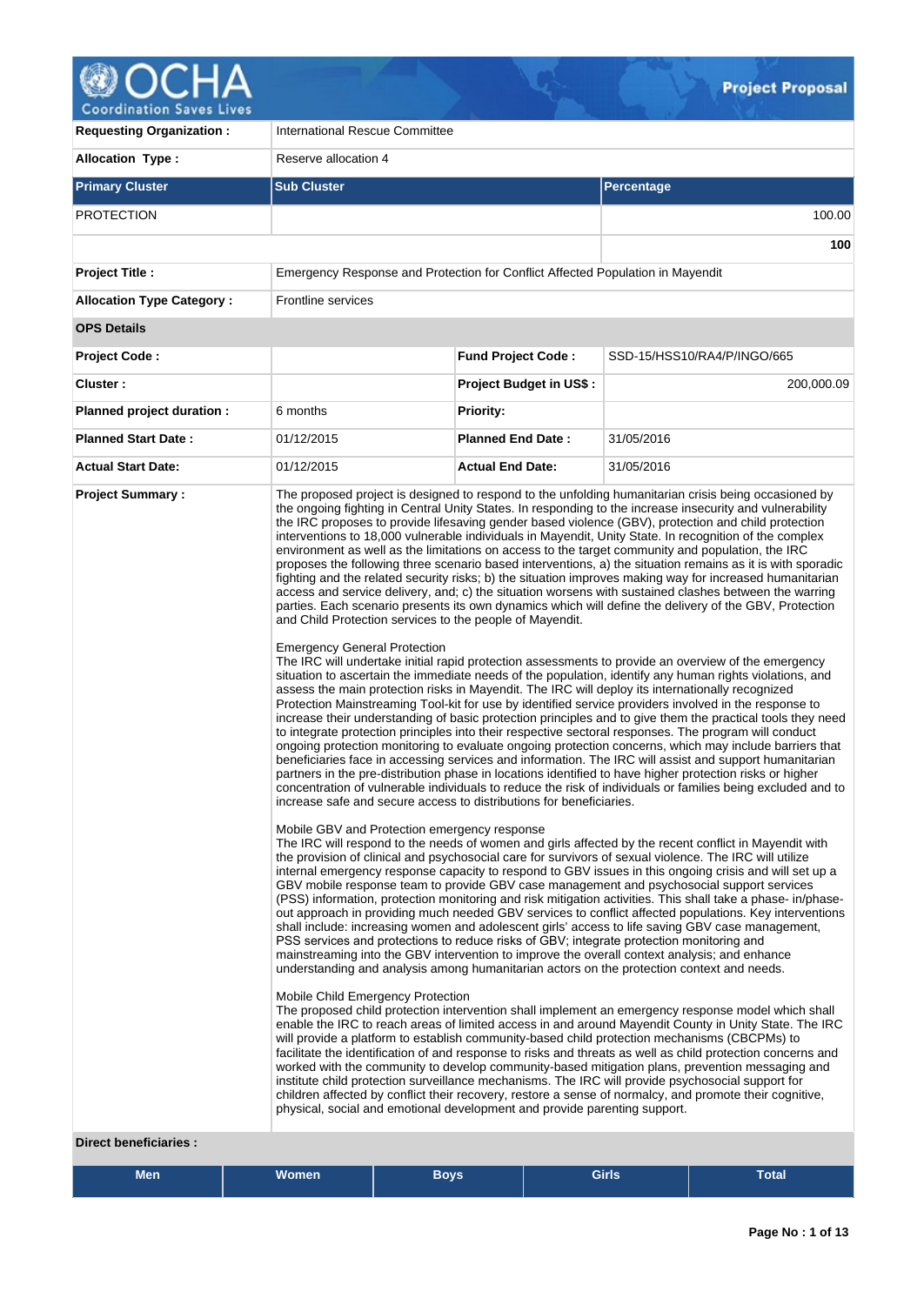| 4,068                           | 4,032      | 5,220          |             | 4,680        | 18,000       |
|---------------------------------|------------|----------------|-------------|--------------|--------------|
| <b>Other Beneficiaries:</b>     |            |                |             |              |              |
| Beneficiary name                | <b>Men</b> | <b>Women</b>   | <b>Boys</b> | <b>Girls</b> | <b>Total</b> |
| Internally Displaced People     |            | 2,441<br>2,419 | 3,132       | 2,808        | 10,800       |
| People in Host Communities      |            | 1,627<br>1,613 | 2,088       | 1,872        | 7,200        |
| <b>Indirect Beneficiaries:</b>  |            |                |             |              |              |
|                                 |            |                |             |              |              |
| <b>Catchment Population:</b>    |            |                |             |              |              |
|                                 |            |                |             |              |              |
| Link with allocation strategy : |            |                |             |              |              |

The proposed interventions are in line with and designed to reinforce the 2015 protection cluster priorities and objectives. The IRC will utilize an integrated GBV and Protection approach which will respond to the needs of vulnerable populations including women and girls affected by the recent conflict in Central Unity and will build on existing IRC GBV and protection emergency responses programming in South Sudan. The IRC will utilize internal emergency response capacity to respond to this emerging crisis and will set up a mobile response team to provide protection, children protection and GBV case management and PSS, information, protection monitoring and risk mitigation activities services. This will be a short term response for a period of six months and shall provide much needed services in conflict affected locations. A key focus of this intervention will include strengthening psychosocial services for survivors and establishing local level GBV coordination and referral systems with other local and international actors. The IRC protection program will conduct weekly protection monitoring in consultation with affected populations focusing on human rights violations and targeted violence, discrimination, coping mechanisms, and problems related to access to services, analyze the findings and share protection monitoring reports with clusters and other humanitarian actors to inform advocacy and recommend programming adjustments. In addition, the protection team will provide mainstreaming training to services providers in these areas. The child protection team will provide mobile response in reaching children affected by the ongoing conflict and will provide psychosocial and recreational support through structured and age appropriate group and individual activities, including recreational, skill building, and basic learning activities. These interventions will also provide children with a protective and conducive environment to play, socialize, learn, express themselves and receive tailored support as they and their caregivers rebuild their lives. The child protection team will also provide psychosocial support services and activities that will reach children, youth and caregivers thereby strengthening the continuum of care for vulnerable children both inside and outside of the home.

## **Sub-Grants to Implementing Partners :**

| <b>Partner Name</b>                                   | <b>Partner Type</b> | <b>Budget in US\$</b> |
|-------------------------------------------------------|---------------------|-----------------------|
|                                                       |                     |                       |
| Other funding secured for the same project (to date): |                     |                       |

|                           | <b>Other Funding Source</b> | <b>Other Funding Amount</b> |  |                |  |  |
|---------------------------|-----------------------------|-----------------------------|--|----------------|--|--|
|                           |                             |                             |  |                |  |  |
| Organization focal point: |                             |                             |  |                |  |  |
| <b>Name</b>               | <b>Title</b>                | <b>Email</b>                |  | <b>Phone</b>   |  |  |
|                           |                             |                             |  |                |  |  |
| Laura Brambilla           | <b>Grants Coordinator</b>   | laura.brambilla@rescue.org  |  | 00211920550007 |  |  |

Ronald-Paul Veilleux Country Director Ronald.PaulVeilleux@rescue.org +211 920 535 000

# **BACKGROUND**

# **1. Humanitarian context analysis**

The protection of civilian environment in South Sudan has sharply deteriorated. Thousands of civilians are estimated to have been killed, raped, or abducted in southern Unity State, and despite the signing of the Agreement on the Resolution of the Conflict in the Republic of South Sudan in late August, violence has continued unabated in multiple locations around the country. Furthermore, parts of the country that had previously not been a part of the national conflict are becoming increasingly insecure and made vulnerable by the high influx of people displaced by the fighting into these areas. New incidents of fighting in Western Equatoria in particular, and the fear that that fighting may spread into neighboring states which have remained stable, is creating new protection concerns and challenges. Central and Southern Unity continue to be the most unstable and insecure resulting in the displacement of huge sway of the population. There have been a staggering increase in the number and severity of the atrocities committed in the ongoing fighting in South Unity. And communities like Leer, Mayendit and Mayon are noted to be the hardest hit by the conflict that continues to destabilize and rage across communities in Central and Southern Unity State. There are reports of widespread use of sexual violence. Internally displaced persons (IDP) further reported that Government forces shot into swamps at fleeing civilians, burned houses, and abducted women and children. Abductions and sexual slavery is commonplace in the conflict-affected states, and the practice of soldiers taking "wives" is fueling the use of abduction as an accepted tactic of warfare. Commitments by the parties to the conflict to refrain from sexual violence appear to have gone largely unfulfilled, and attempts to gain release of abducted women have yielded little results. The situation for children in the conflict affected states is equally dire. In addition to girls who are abducted to be used as sex slaves, boys are also forced to join armed groups as soldiers and porters. With active fighting still ongoing and with the commitment of warring parties significantly limited, disarmament, demobilization, and reintegration (DDR) services are scarce, meaning that even if children are released or able to escape, their return to civilian life is often fraught with challenges. It is worth noting that August saw the highest number of people to ever seek refuge within protection of civilian (PoC) sites in South Sudan, an indication that even with the peace agreement, the protection fears of the population are not yet diminishing. Some of the PoCs have now surged far beyond their capacities, with Bentiu now holding over 130,000 people.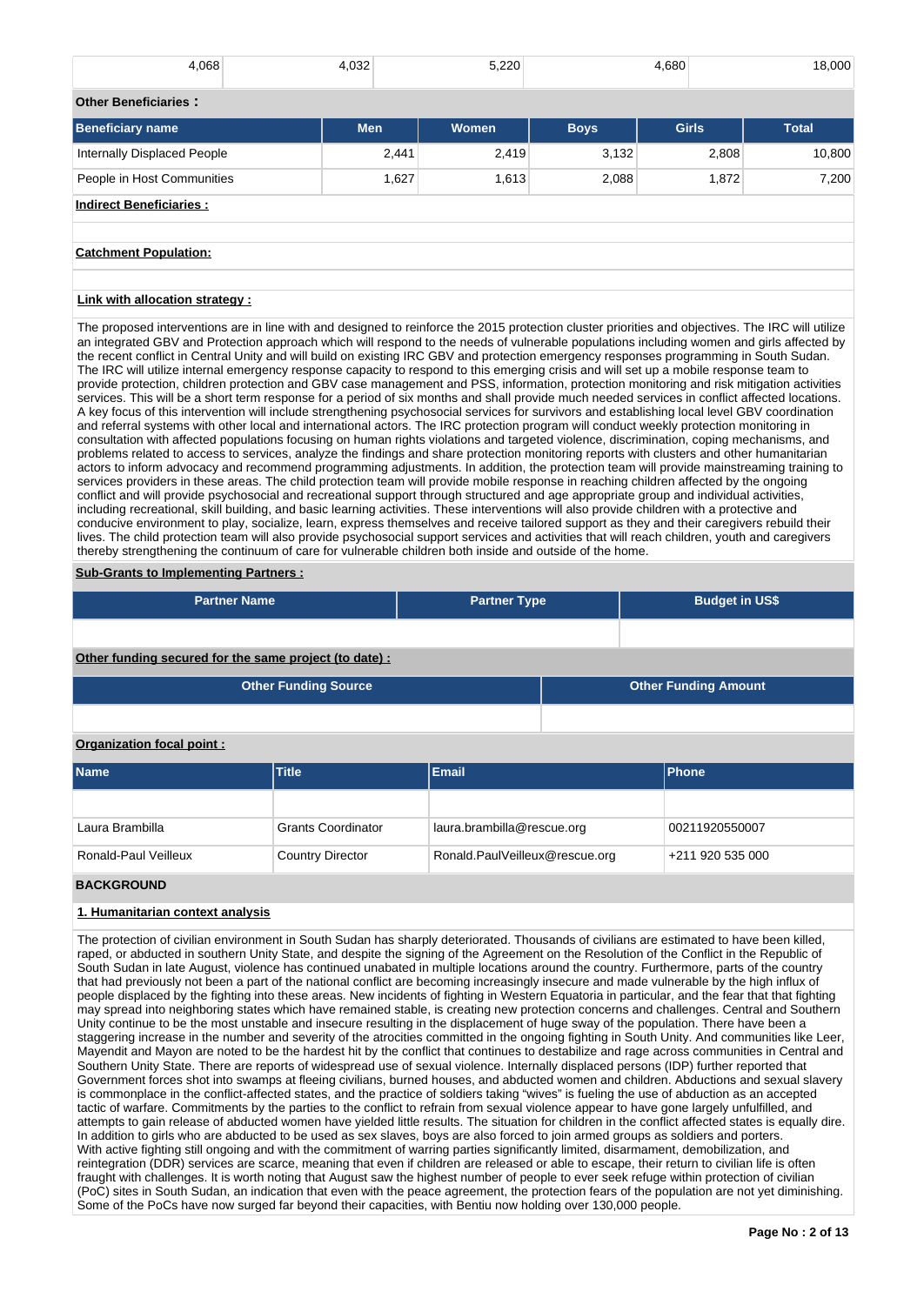#### **2. Needs assessment**

Reports from Central Unity including communities such Leer, Mayendit and Mayom indicate an escalation of insecurity and violence in recent months. This recent spate of violence and fighting has occasioned an increase in vulnerability. Key concerns include growing displacements of populations in from this conflict affected locations into more stable communities in Mayendit. These recent conflict-affected displacements in addition to existing vulnerabilities due to flooding and violence which had displaced over 20,000. Sexual violence and other forms of GBV against women and girls are becoming more widespread due to continued armed conflict and population movement. As the conflict in Central Unity unfolds there are growing reports of targeted attacks against women and girls with growing levels of sexual violence perpetrated. These are linked to the escalating insecurity, militarization of political leadership, mobilization of armed groups and instability from the ongoing conflict. Adolescent girls are particularly vulnerable to multiple forms of violence and have limited support systems and access to information. Based on programming experience in Southern Unity, the majority of adolescent girls are out of school, experience growing levels of sexual violence, abductions, sexual harassment, early and forced marriage, sexual exploitation and abuse and have restrictions placed on their movement by their families. In the IRC's GBV intervention in Bentiu notes, at least 30% of beneficiaries targeted through PSS activities will be adolescent girls. Children are often at highest risk for being directly affected by negative coping mechanisms with few protective strategies available to them and yet the more exposure to violence a child experiences, it can have a lasting and detrimental effect on their development. There are also reported cases of child--headed households, where children are taking care of other children and/or their siblings and many of them suffer from lack of food, parental advice, and are exploited through child labor – including prostitution. Reportedly, unaccompanied children lack access to basic services such as food, water, education, and health care. Unaccompanied children also lack proper clothing, time for play, and freedom of expression. The proximity to conflict lines and the use of children to obtain food from safe locations, amplified the risks, including imminent threats to their lives through recruitment into armed forces, abduction, rape and other assault. Schooling for all children have limited access to educational, recreational and psychosocial support in locations in and around Mayendit town where the highest number of children are currently living. Responding to these new crises requires a targeted emergency response outside of the current IRC program sites in Southern Unity, increased staffing and mobile emergency programming that meet the immediate needs of dispersed populations affected by the humanitarian crisis. The IRC will utilize existing internal capacity to respond quickly and effectively to emerging crisis and will provide emergency GBV, Protection and Child Protection responses to 18,000 vulnerable individuals in Mayendit over a five month period.

#### **3. Description Of Beneficiaries**

Child Protection: In total, 9,900 (5,220 boys and 4,680 girls) under the age of 18 and adults in Mayendit, regardless if they are from the IDP or host community will benefit from the IRC's child protection programming. IDP and host community children and a total of 200 caregivers will participate in age-appropriate psychosocial and parenting activities and children will be actively involved in the design and implementation of the activities. Children will help shape and design the PSS activities and determine the times and days that are most convenient. Primary caregivers will be consulted for the roll out of parenting sessions. Primary caregivers will also be consulted when mapping threats to the protection of their children within the community.

GBV: A total of 4,032 women and 4,680 girls will be reached by the IRC's Women's Protection and Empowerment (WPE) interventions. The WPE staff will conduct a rapid GBV assessment to identify protection concerns among women and girls, assess patterns and risks factors for GBV. Beneficiaries will be identified through rapid GBV assessments during initial deployment and start up. While all women and girls are at risk of GBV, the IRC will lead focus group discussions (FGD) and key informant interviews to understand who are the most vulnerable and adapt services to prioritize their specific needs. Existing assessments show heightened vulnerabilities for, female-headed households; unmarried adolescent girls; elderly women; disabled women and girls; and those with mental illnesses

Protection: While the entire population in this vulnerable context require protection services, the IRC shall prioritize reaching the most vulnerable of the total target of 18,000 which is estimated to be set at 35% or 6,300. IRC's protection team will undertake rapid protection assessments to provide an overview of the emergency situation in Mayendit that ascertains the immediate needs of the population, identifies any human rights violations, and assesses the main protection risks in the targeted area. The results of the assessment will be shared with the national Protection Cluster, which will help to define priorities for humanitarian action and inform follow-up response. Protection and GBV staff will also conduct regular safety audits during deployment to assess emerging risks. Targeted beneficiaries may include: unaccompanied minors, elderly without family support, women and children, persons with disabilities, and, minorities and other vulnerable groups.

# **4. Grant Request Justification**

The IRC has a wealth of experience in the delivery of protection related services in vulnerable contexts and has earned a reputation as a global leader, with unique knowledge, expertise and capacity in protection and WPE programming. In South Sudan, the IRC has been one of the largest providers of aid since 1989, currently active in five states with protection being a core component of the services offered. More recent expansion of protection programming has included Nyal in Southern Unity. The IRC's global GBV ER&P model has been adapted to the South Sudan context and has informed the emergency responses that the IRC has led since conflict broke out last year. Currently, the IRC is the largest GBV service provider in South Sudan with a presence in three out of the five conflict affected states and therefore has a strong base from which to lead preparedness efforts. In Unity State, the IRC has existing WPE programming in the Bentui PoC camp to provide direct services to women and girls by providing PSS/GBV case management and clinical care for GBV survivors in an IRC supported clinic in the Rumbek State Hospital. The IRC initiated child protection programming in Ganyliel in October 2014 and intends to expand to vulnerable communities in Southern Unity based on needs identified. The IRC will use the lessons learnt of the Ganyliel pilot and tools and training modules adapted to South Sudan to establish and mobile response model and strengthen and support child protection mechanisms and families to better protect their children through the identification of the most vulnerable children and through psychosocial support activities in Mayendit. As a lead NGO in protection and protection mainstreaming, the IRC has been supporting protection mainstreaming, including at WFP distributions. In 2014 the IRC piloted a protection mainstreaming project in six countries based upon a field-tested methodology of training, action planning and mentoring. Based upon promising practices, the IRC has produced various tools endorsed across all IRC sectors that provide concrete actions to mainstream protection. The IRC has also developed guidance notes informing practitioners about simple and straightforward actions to promote the respect of protection principles into specific sectors or situations including emergencies that will be disseminated to IRC sectors and other partners working in emergency response.

#### **5. Complementarity**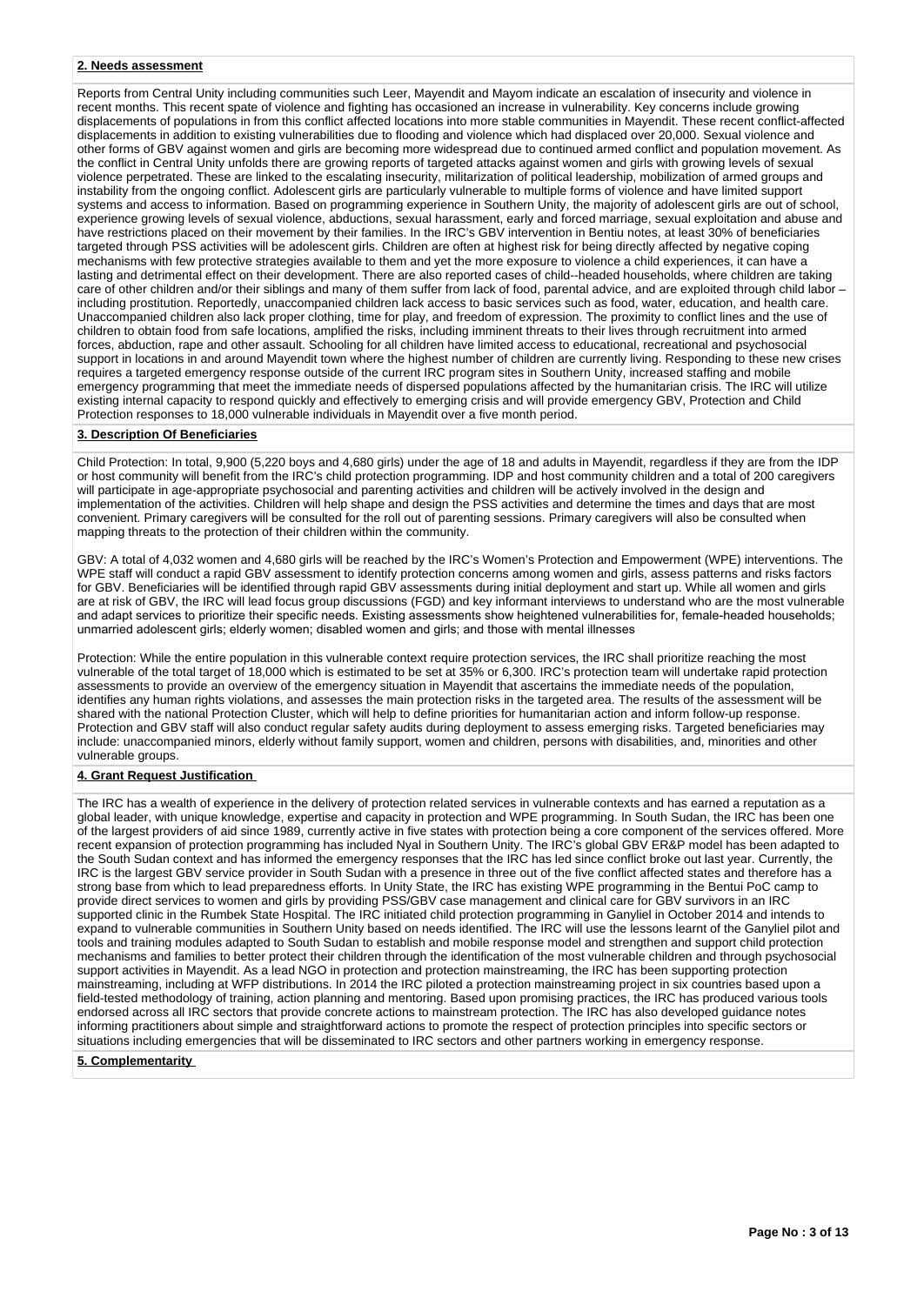The IRC also works closely with the community leadership and structure (where available) in Mayendit to build capacity around GBV response and prevention and with local women's and adolescent girls groups to provide leadership trainings and promote empowerment. The WPE programming is largely development focused and geared towards promoting women's safety and empowerment through development of capacity, systems and institutions. In response to the growing humanitarian crisis in Mayendit and central Unity State linked to the increased militarization and displacements, the IRC will set up a six month emergency response to reach as much girls a possible and to make appropriate referrals of more pressing and vulnerable cases for appropriate care. Complementary protection programming will ensure to gather information and analysis on key protection concerns faced by the target population, including human rights violations and targeted violence, discrimination and problems related to access to services. Based on the findings of the protection monitoring, the IRC Protection Monitoring teams will produce reports that will identify protection trends and concerns without compromising confidentiality so information can be shared internally for program adaptation and support, and with the humanitarian community through the Protection Cluster to inform advocacy initiatives. Complementary of the protection programming with other sectors will be ensured through the analysis of barriers to accessing services. The IRC will advocate for addressing those barriers to the relevant service provider or Cluster. The IRC will actively pursue various stakeholders to raise awareness and advocate for changes in practices, policies and procedures to assist in solving the protection concerns identified via protection monitoring. As part of this proposed intervention, IRC will establish child protection emergency response programming in Mayendit. This child protection project will complement existing and ongoing efforts at implementing a child protection project focused on the identification, documentation, follow up and reunification of Unaccompanied and separated children (UASC).

## **LOGICAL FRAMEWORK**

#### **Overall project objective**

To strengthen protection, GBV and child protection response and prevention services in humanitarian settings in South Sudan

## **PROTECTI**

| ------------                                                                                                                                                                                                                                 |                                                                                                       |                                 |
|----------------------------------------------------------------------------------------------------------------------------------------------------------------------------------------------------------------------------------------------|-------------------------------------------------------------------------------------------------------|---------------------------------|
| <b>Cluster objectives</b>                                                                                                                                                                                                                    | <b>Strategic Response Plan (SRP) objectives</b>                                                       | <b>Percentage of activities</b> |
| 2015 SSO 1: IDPs and conflict-affected<br>people facing protection risks and threats are<br>provided with timely protection response and<br>prevention services                                                                              | SO 1: Save lives and alleviate suffering by<br>providing multi-sector assistance to people in<br>need | 60                              |
| 2015 SSO 2: Protection needs of the most<br>vulnerable IDPs and conflict-affected people<br>are identified through effective protection<br>monitoring, reporting and response, including<br>promoting safe movement and durable<br>solutions | SO 2: Protect the rights of the most<br>vulnerable people, including their freedom of<br>movement     | 20                              |
| 2015 SSO 3: Ensure vulnerable people<br>affected by violence have the skills,<br>opportunities and positive coping strategies<br>required to return and reintegrate into their<br>communities in safety and dignity                          | SO 1: Save lives and alleviate suffering by<br>providing multi-sector assistance to people in<br>need | 20                              |
| <b>Contribution to Cluster/Sector Objectives:</b>                                                                                                                                                                                            |                                                                                                       |                                 |

# **Outcome 1**

Conflict affected persons have safe access to immediate and life-saving protection services and support in Mayendit

## **Output 1.1**

#### **Description**

Vulnerable populations, including women and girls, face reduced risk and benefit from an improved protective environment

#### **Assumptions & Risks**

#### Risk:

- the conflict intensifies, displacing further number of people in Mayendit

- massive movement of IDPs exceed current trends, overwhelming the available services

#### **Activities**

#### **Activity 1.1.1**

- Conduct Initial Rapid Protection Assessments and ongoing protection monitoring

- Protection monitoring and response – advocate and coordinate with partners and other humanitarian actors for integrated responses to protection concerns

- Provide training to service providers on protection mainstreaming and on the development of (sectoral) action plans to address identified protection issues in their interventions

- Facilitate access to life- saving assistance and support to distribution

- Community outreach – conduct awareness campaigns on protection principles and human rights

- Strengthen existing Community-Based Protection Mechanisms

- Conduct safety audits and community discussions to identify risks faced by the community, in particular by vulnerable/marginalized groups within the society, and develop strategies to address these in collaboration with local communities and humanitarian actors

- Conduct weekly protection monitoring in consultation with affected population to monitor violations, discrimination, exclusion, coping mechanisms, and access to services, analyze the findings, refer urgent protection cases and share protection monitoring reports with clusters and other humanitarian actors to inform advocacy and recommend adjustments to programming

- Conduct protection mainstreaming workshop with all services providers on the integration of protection principles in their day to day work

# **Indicators**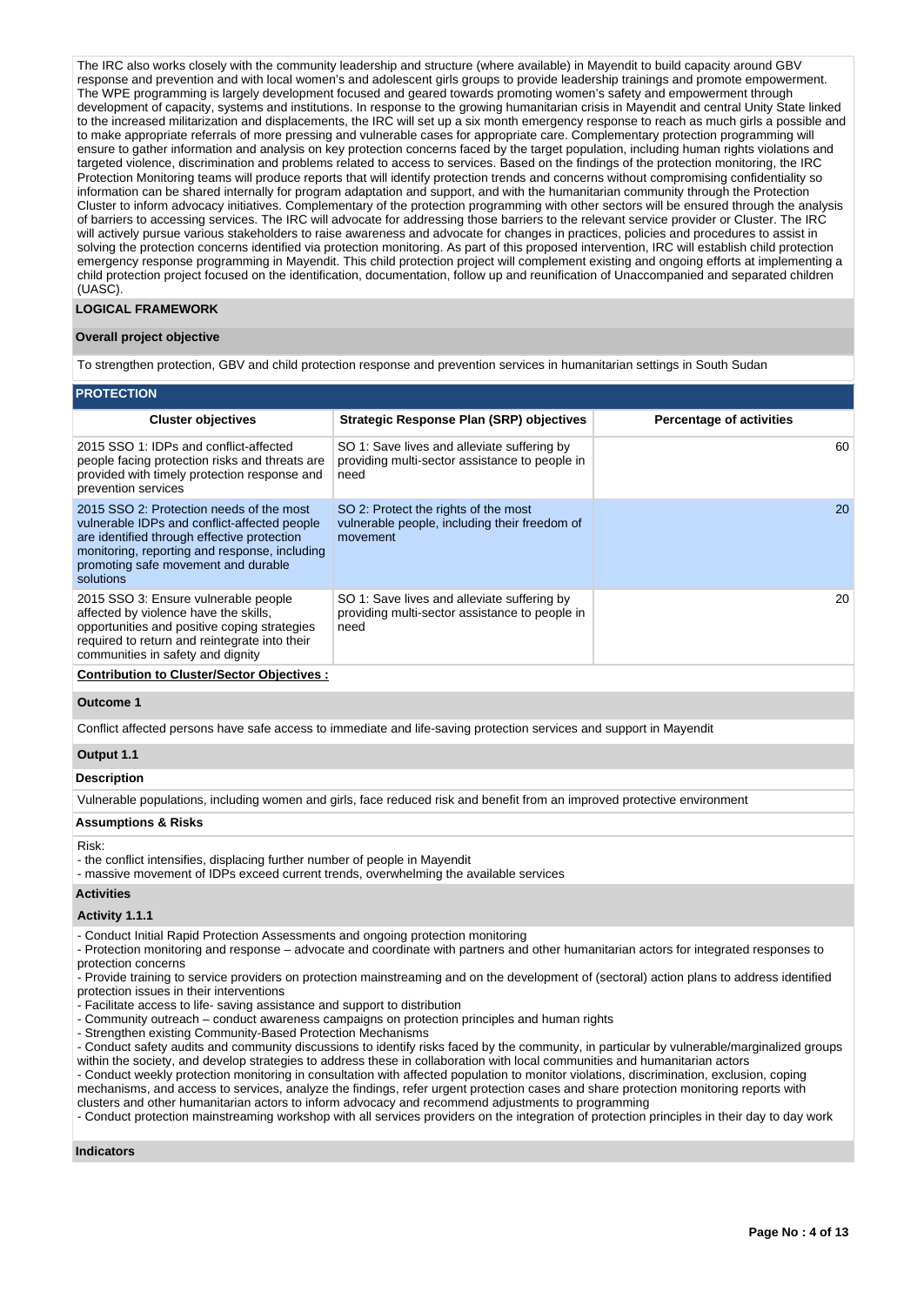|                                                                                                                                                                                                                                                                                  |                                                                              |                                                                                                                                                                                 | <b>End cycle beneficiaries</b> |              |                   | <b>End</b><br>cycle |               |  |
|----------------------------------------------------------------------------------------------------------------------------------------------------------------------------------------------------------------------------------------------------------------------------------|------------------------------------------------------------------------------|---------------------------------------------------------------------------------------------------------------------------------------------------------------------------------|--------------------------------|--------------|-------------------|---------------------|---------------|--|
| Code                                                                                                                                                                                                                                                                             | <b>Cluster</b>                                                               | <b>Indicator</b>                                                                                                                                                                | <b>Men</b>                     | <b>Women</b> | <b>Boys</b> Girls |                     | <b>Target</b> |  |
| Indicator 1.1.1                                                                                                                                                                                                                                                                  | <b>PROTECTION</b>                                                            | *** Old indicator *** [Frontline services] # of<br>1,412<br>1,423<br>1,82<br>1,63<br>affected people reached by messaging initiatives<br>8<br>providing life saving information |                                |              |                   |                     |               |  |
|                                                                                                                                                                                                                                                                                  | <b>Means of Verification:</b> Protection monitoring reports, sample messages |                                                                                                                                                                                 |                                |              |                   |                     |               |  |
| Output 1.2                                                                                                                                                                                                                                                                       |                                                                              |                                                                                                                                                                                 |                                |              |                   |                     |               |  |
| <b>Description</b>                                                                                                                                                                                                                                                               |                                                                              |                                                                                                                                                                                 |                                |              |                   |                     |               |  |
|                                                                                                                                                                                                                                                                                  |                                                                              | life-saving age appropriate GBV case management and psychosocial support services are available to women in Mayendit                                                            |                                |              |                   |                     |               |  |
| <b>Assumptions &amp; Risks</b>                                                                                                                                                                                                                                                   |                                                                              |                                                                                                                                                                                 |                                |              |                   |                     |               |  |
| Risk:<br>- communities are not supportive of IRC GBV and protection programming<br>Assumptions:<br>- GBV survivors are able to report GBV and access services                                                                                                                    |                                                                              |                                                                                                                                                                                 |                                |              |                   |                     |               |  |
| <b>Activities</b>                                                                                                                                                                                                                                                                |                                                                              |                                                                                                                                                                                 |                                |              |                   |                     |               |  |
| Activity 1.2.1                                                                                                                                                                                                                                                                   |                                                                              |                                                                                                                                                                                 |                                |              |                   |                     |               |  |
| - Conduct a GBV rapid assessment to select areas most in need of emergency GBV responses and identify two locations to be serviced by<br>mobile teams<br>- Provide life saving, age appropriate GBV case management and PSS services to women and girls to 1,500 women and girls |                                                                              |                                                                                                                                                                                 |                                |              |                   |                     |               |  |

- Provide psychosocial and clinical care for sexual assault survivors GBV
- Undertake a rapid assessment in determining the number of women of reproductive age requiring the dignity kits
- Meeting with women to identify material in the dignity kits
- Procure and transportation of dignity Kits
- Distribution
- Creation of a data base of women receiving dignity kits
- Provide training and refresh trainings on family tracing and reunification processes and case management.
- Undertaken ongoing identification, documentation, referral, and follow up on UASC
- Manage the IRC's Child Protection Information Management System while utilizing the Rapid FTR open source application.
- Conduct follow-up visits with identified UASC and manage highly vulnerable cases.

# **Indicators**

|                                                                    |                   |                                                                                                                                                                                                                |            | End cycle beneficiaries |             |      | <b>End</b><br>cycle |  |
|--------------------------------------------------------------------|-------------------|----------------------------------------------------------------------------------------------------------------------------------------------------------------------------------------------------------------|------------|-------------------------|-------------|------|---------------------|--|
| Code                                                               | <b>Cluster</b>    | <b>Indicator</b>                                                                                                                                                                                               | <b>Men</b> | <b>Women</b>            | Boys  Girls |      | <b>Target</b>       |  |
| Indicator 1.2.1                                                    | <b>PROTECTION</b> | ***Old indicator***[Frontline services] [Gender-<br>based violence] % of GBV survivors receiving<br>psychosocial response receive services in line<br>with standards for quality care                          | 435        | 3.050                   | 436         | 4.79 | 8.712               |  |
| <b>Means of Verification:</b> Periodic reports, monitoring reports |                   |                                                                                                                                                                                                                |            |                         |             |      |                     |  |
| Indicator 1.2.2                                                    | <b>PROTECTION</b> | *** Old Indicator*** [Frontline services] [Gender-<br>based violence] # of dignity kits distributed to<br>beneficiaries                                                                                        |            | 1,000                   |             | 500  | 1,500               |  |
| <b>Means of Verification:</b>                                      |                   |                                                                                                                                                                                                                |            |                         |             |      |                     |  |
| Indicator 1.2.3                                                    | <b>PROTECTION</b> | ***Old indicator***[Frontline services] [Child<br>Protection] # of identified and registered<br>separated / unaccompained children reunited with<br>their families or alternative care arrangements<br>assured |            |                         | 25          | 15   | 40                  |  |
| <b>Means of Verification:</b>                                      |                   |                                                                                                                                                                                                                |            |                         |             |      |                     |  |

## **Outcome 2**

Conflict affected children have access to safe space and appropriate psychosocial support and services.

# **Output 2.1**

#### **Description**

Conflict affected children of Mayendit provided with psychosocial care and services reunited with their families and guardians

#### **Assumptions & Risks**

- parents are unwilling for children to participate to psychosocial activities
- threat of fighting and ongoing battle escalate and humanitarian access is limited

#### **Activities**

**Activity 2.1.1** 

- Conduct Initial Rapid Child Protection Assessments and the assessment of risk and threat affecting children

- Conduct protection monitoring and response – advocate and coordinate with humanitarian actors for integrated responses to protection concerns

- Provide psychosocial support activities for conflict affected children, and youth in Mayendit

- Identify and respond to key child protection concerns and integrate risk reduction action

- Undertake and support interventions aimed at family training and reunification in Mayendit

**Indicators**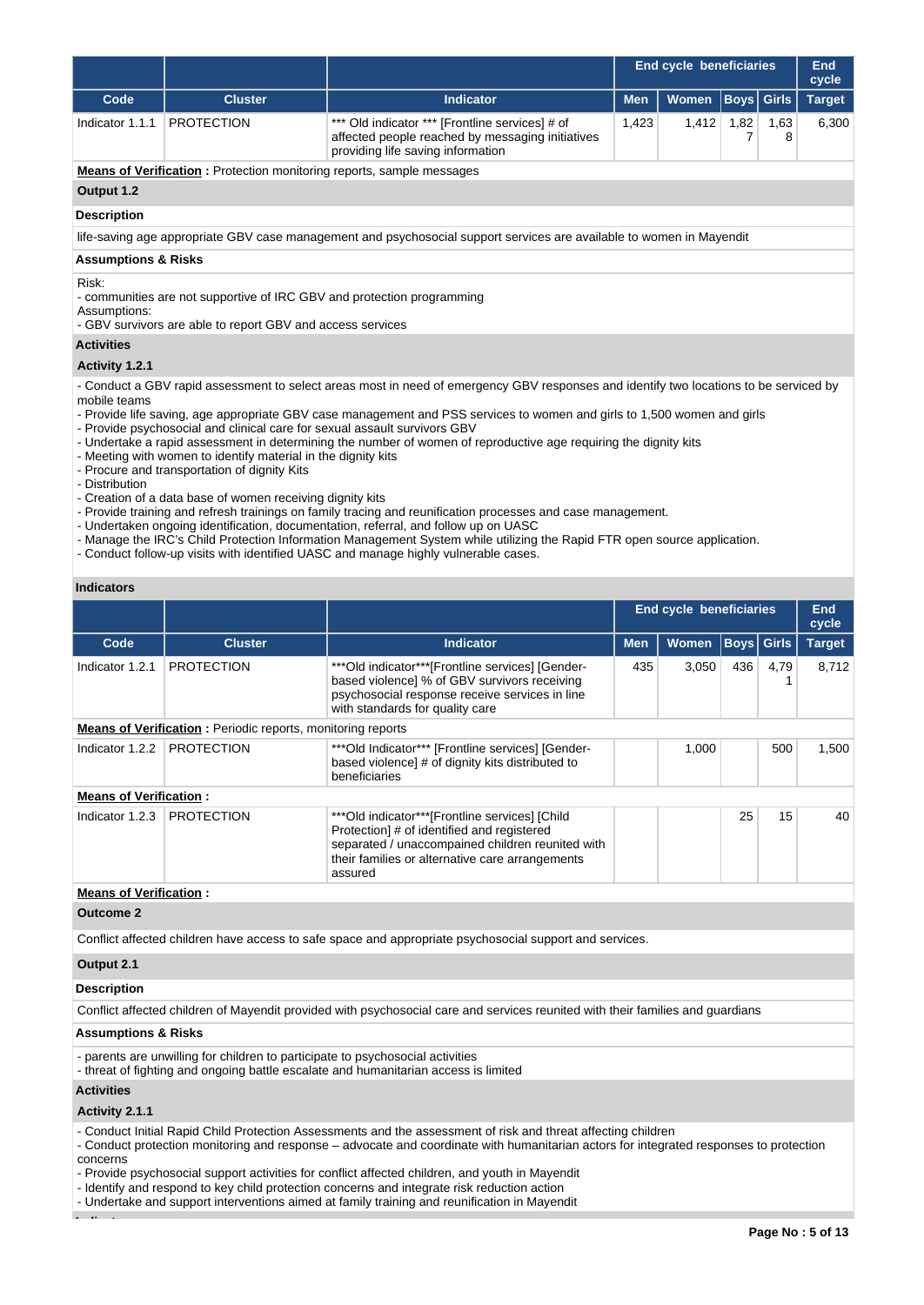## **Indicators**

|                                                                                                                                                                                      |                |           |            | <b>End cycle beneficiaries</b> |  |  | End<br>cycle  |
|--------------------------------------------------------------------------------------------------------------------------------------------------------------------------------------|----------------|-----------|------------|--------------------------------|--|--|---------------|
| Code                                                                                                                                                                                 | <b>Cluster</b> | Indicator | <b>Men</b> | Women   Boys   Girls           |  |  | <b>Target</b> |
| <b>PROTECTION</b><br>*** Old indicator*** [Frontline services] [Child<br>Indicator 2.1.1<br>Protection] # of crisis affected children receiving<br>psychosocial support and services |                |           |            |                                |  |  | 0             |
| Means of Verification: Protection monitoring reports, list of children participating in PSS, period reports                                                                          |                |           |            |                                |  |  |               |

## **Additional Targets :**

# **M & R**

# **Monitoring & Reporting plan**

The IRC will develop monitoring systems at all levels of the project. IRC has a set of standardized data collection tools such as the GBVIMS to monitor and evaluate results which shall be utilized in the implementation of the project. Reporting is done on a weekly, monthly and quarterly basis and the team prepares activity work plans each week to monitor the progress of activities implemented. IRC Programme Managers will be responsible for monitoring programme implementation and reporting, supported by the IRC Monitoring and Evaluation (M&E) Specialist. Their role will be to ensure that proper M&E systems are in place and in use and staff's M&E capacity is enhanced to strengthen the impact and effectiveness of the programme. At the onset of the programme, a planning meeting bringing together key programme staff will provide orientation on project outcome and the monitoring and reporting tools. Baseline data for the proposed programme is mostly in place, informed by related interventions and other sectoral programmes. Where this is not the case, remaining data will be collected by the second month of the programme. At the community level, project officers will monitor the impact of project activities through a combination of observation and participatory techniques such as facilitating group discussions. IRC Project Managers and Technical Coordinators will regularly review project interventions through field visits, debriefings, and regular reporting on activity and progress towards outcomes. This data will inform any necessary refinement of program strategy, the development of new action plans, and will be analyzed and disseminated to other actors including providing specific recommendations and lessons learnt to stakeholders at the community and state levels.

## **Workplan**

| <b>Activitydescription</b>                                                                                                                                                                                                                                                                                                                                                                                                                                                                                                                                                                                                                                                                                                                                                                                                                                                                                                                                                                                                                                                                                                                                                                                                                                                                                                                                                                                                                        | Year |    | 2   | 3            |              | 5 |  | 8 | 9 |  | 12 |
|---------------------------------------------------------------------------------------------------------------------------------------------------------------------------------------------------------------------------------------------------------------------------------------------------------------------------------------------------------------------------------------------------------------------------------------------------------------------------------------------------------------------------------------------------------------------------------------------------------------------------------------------------------------------------------------------------------------------------------------------------------------------------------------------------------------------------------------------------------------------------------------------------------------------------------------------------------------------------------------------------------------------------------------------------------------------------------------------------------------------------------------------------------------------------------------------------------------------------------------------------------------------------------------------------------------------------------------------------------------------------------------------------------------------------------------------------|------|----|-----|--------------|--------------|---|--|---|---|--|----|
| Activity 1.1.1: - Conduct Initial Rapid Protection Assessments and ongoing<br>protection monitoring                                                                                                                                                                                                                                                                                                                                                                                                                                                                                                                                                                                                                                                                                                                                                                                                                                                                                                                                                                                                                                                                                                                                                                                                                                                                                                                                               | 2015 |    |     |              |              |   |  |   |   |  | X. |
| - Protection monitoring and response – advocate and coordinate with partners and<br>other humanitarian actors for integrated responses to protection concerns<br>- Provide training to service providers on protection mainstreaming and on the<br>development of (sectoral) action plans to address identified protection issues in<br>their interventions<br>- Facilitate access to life-saving assistance and support to distribution<br>- Community outreach – conduct awareness campaigns on protection principles<br>and human rights<br>- Strengthen existing Community-Based Protection Mechanisms<br>- Conduct safety audits and community discussions to identify risks faced by the<br>community, in particular by vulnerable/marginalized groups within the society, and<br>develop strategies to address these in collaboration with local communities and<br>humanitarian actors<br>- Conduct weekly protection monitoring in consultation with affected population to<br>monitor violations, discrimination, exclusion, coping mechanisms, and access to<br>services, analyze the findings, refer urgent protection cases and share protection<br>monitoring reports with clusters and other humanitarian actors to inform advocacy<br>and recommend adjustments to programming<br>- Conduct protection mainstreaming workshop with all services providers on the<br>integration of protection principles in their day to day work | 2016 | X. | ΙX. | $\mathsf{X}$ | $\mathsf{X}$ | X |  |   |   |  |    |
| Activity 1.2.1: - Conduct a GBV rapid assessment to select areas most in need of<br>emergency GBV responses and identify two locations to be serviced by mobile                                                                                                                                                                                                                                                                                                                                                                                                                                                                                                                                                                                                                                                                                                                                                                                                                                                                                                                                                                                                                                                                                                                                                                                                                                                                                   | 2015 |    |     |              |              |   |  |   |   |  | X  |
| teams<br>- Provide life saving, age appropriate GBV case management and PSS services to<br>women and girls to 1,500 women and girls<br>- Provide psychosocial and clinical care for sexual assault survivors GBV<br>- Undertake a rapid assessment in determining the number of women of<br>reproductive age requiring the dignity kits<br>- Meeting with women to identify material in the dignity kits<br>- Procure and transportation of dignity Kits<br>- Distribution<br>- Creation of a data base of women receiving dignity kits<br>- Provide training and refresh trainings on family tracing and reunification<br>processes and case management.<br>- Undertaken ongoing identification, documentation, referral, and follow up on<br>UASC<br>- Manage the IRC's Child Protection Information Management System while<br>utilizing the Rapid FTR open source application.<br>- Conduct follow-up visits with identified UASC and manage highly vulnerable<br>cases.                                                                                                                                                                                                                                                                                                                                                                                                                                                                      | 2016 | X. | ΙX. | $\mathsf{X}$ | $\mathsf{X}$ | X |  |   |   |  |    |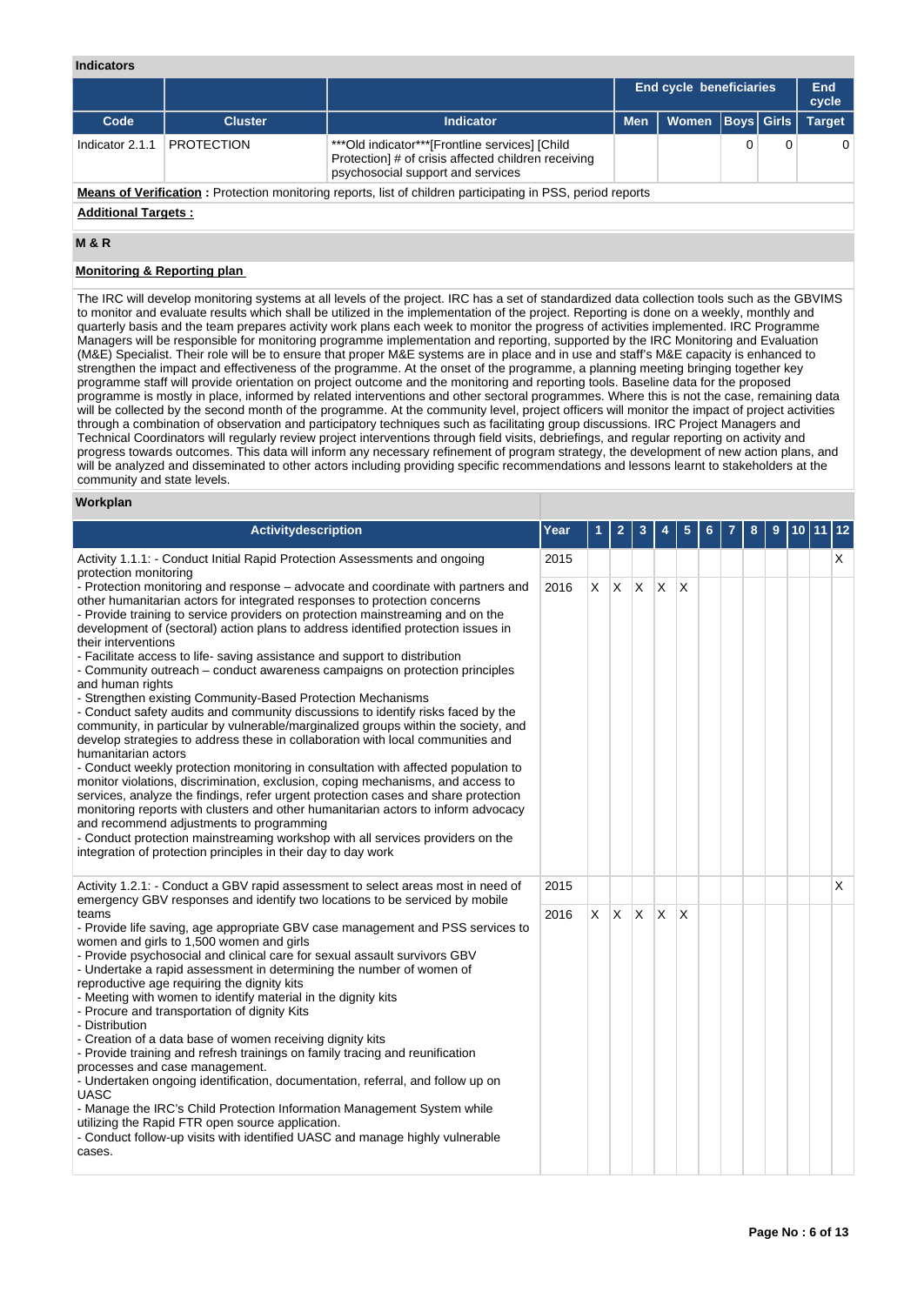| Activity 2.1.1: - Conduct Initial Rapid Child Protection Assessments and the<br>assessment of risk and threat affecting children                                                                                                                                                                                                                                                                                                                              | 2015 |   |   |   |    |    |  |  |  |
|---------------------------------------------------------------------------------------------------------------------------------------------------------------------------------------------------------------------------------------------------------------------------------------------------------------------------------------------------------------------------------------------------------------------------------------------------------------|------|---|---|---|----|----|--|--|--|
| - Conduct protection monitoring and response – advocate and coordinate with<br>humanitarian actors for integrated responses to protection concerns<br>- Provide psychosocial support activities for conflict affected children, and youth in<br>Mayendit<br>- Identify and respond to key child protection concerns and integrate risk reduction<br>action<br>- Undertake and support interventions aimed at family training and reunification in<br>Mayendit | 2016 | x | X | x | ΙX | ΙX |  |  |  |
|                                                                                                                                                                                                                                                                                                                                                                                                                                                               |      |   |   |   |    |    |  |  |  |

#### **OTHER INFO**

## **Accountability to Affected Populations**

Participatory assessments will be conducted at project inception to identify locations for interventions, and to assess protection concerns faced by the community, in particular by vulnerable/marginalized groups within the society, patterns and risks factors for violence and abuse. IRC will carry out service mappings of existing health, GBV, Child protection and protection, security and other actors including WASH, Shelter and Food to assess capacity and identify areas for technical support and training. As part of the start up in all locations, IRC will identify community volunteers to support programming and activities and train them on basic PSS so support can be available after the emergency response team leaves after six months. Much of the intervention is designed to provide immediate lifesaving support to in-need women, children and other persons with specific needs in conflict affected areas. In all locations, IRC will identify local and community based women's groups and organizations to support programming and activities and train them on basic PSS to enhance longer term sustainability. Staff and volunteers will be recruited from local communities and will most likely remain in these locations after IRC leaves. As part of strengthening health service provision for GBV survivors, IRC will work with and train heath staff in government supported health facilities to be able to provide CCSAS that should make substantial contributions to expanding the availability of skilled health personnel in the long term. To strengthen the development of GBV referral pathway's IRC will also provide trainings on GBV basic concepts, survivor centred approaches, confidentiality and skills for dealing with survivors. IRC's protection teams will provide a range of trainings and support to enhance protection mainstreaming across sectors and strengthen protection monitoring. IRC has developed some tools and mechanisms to capture feedback on key aspects of programming to enhance the quality of services provided and these will be adapted for this project. This will also enhance learning's on client satisfaction with IRC services in emergencies and develop evidence based learning about how psychosocial support activities help women and girls and this will be used to inform future programming. IRC will continue to work closely with relevant partners to strengthen the effectiveness of responses, harmonies coordination, and ensure protection and GBV mitigation is integrated across responses. This will enable key stakeholders to inform programming and contribute to protection responses. Regular meetings will be held with community leaders, government officials, local and international partners. All IRC protection, child protection and GBV programming is designed to adhere to and uphold the humanitarian principles of Do No Harm. Prior to initiating any intervention, rapid assessments are conducted to assess needs in identified locations, current services and participatory methodologies including focus group discussions are held with communities and key informants that also provide a situational analysis of any unintended threats of responding in a particular location. For example, providing services in a highly militarized zone where access is not guaranteed or affected population could be placed at risk for accessing services.

#### **Implementation Plan**

All project components will be carried out by the IRC. The IRC has recently reinforced its staffing structure to be able to support the expansion the IRC South Sudan witnessed responding to the crisis. The Senior Management Team (Country Director (CD), deputy Director of Programs (DDP), Deputy Director of Operations (DDO), Senior HR & Administration Coordinator and Finance Controller and two Deputy Directors of Field Management to provide adequate support to the increased number of field sites and field operations. Programming is led by the DDP along with specific program coordinators per sector. The DDP is responsible for ensuring and maintaining overall program quality through supervising technical staff, conducting monitoring visits, liaising with partners and donors, and supporting compliant, timely, efficient and effective project implementation. The DDFM is responsible for the support to and oversight of field sites and field operations. The Grants Coordinator and team provides grants management oversight and looks at donor compliance, supported by the Global Grants and Finance Units in New York. The Global Grants Unit provides technical recommendations for issues such as asset disposition, donor approvals and government regulations. The Finance Unit supports the Financial Controller and the in -country finance team through ensuring adherence to the international finance manual and donor financial regulations and provides technical assistance for financial reporting systems.

The proposed project will be directly managed by field- based sector -specific program managers who will be responsible for the overall management and technical aspects of the project. The field -based program managers will report directly to their respective Field Coordinator to ensure that all operational and logistical support needed for the success of the project is provided. The program managers will receive remote technical support from Juba -based sector coordinators to ensure that the Action is implemented in accordance with the Sphere minimum standards and are technically sound. The sector coordinators will conduct periodic field visits to ensure that the project follows the implementation plan and meets the expectations of both the IRC and the program participants. As an additional layer, to support quality program implementation, program coordinators are supported by IRC's Women's Protection and Empowerment, Protection and Child Protection technical units at Regional/HQ level who provide dedicated technical support on programming parameters, tool design and support in M&E systems to ensure adherence to best industry -practices and standards.

The IRC will continue to work closely with relevant partners to strengthen the effectiveness of GBV and protection responses, harmonize coordination, and ensure women's and girls' protection are integrated across responses. In all locations, the IRC will identify community staff and volunteers to be trained and support programming. Where possible, the IRC will work closely with local and community based women's organizations to build their capacity on GBV prevention and response.

## **Coordination with other Organizations in project area**

| Name of the organization | <b>Areas/activities of collaboration and rationale</b>        |
|--------------------------|---------------------------------------------------------------|
| <b>UNHCR</b>             | lead UN agency in the protection cluster                      |
| <b>UNMISS</b>            | UN Mission in SS providing patrol and protection of civilians |
| <b>OCHA</b>              | coordination of humanitarian efforts and assistance           |
| Oxfam                    | recognized actor in GBV and WASH                              |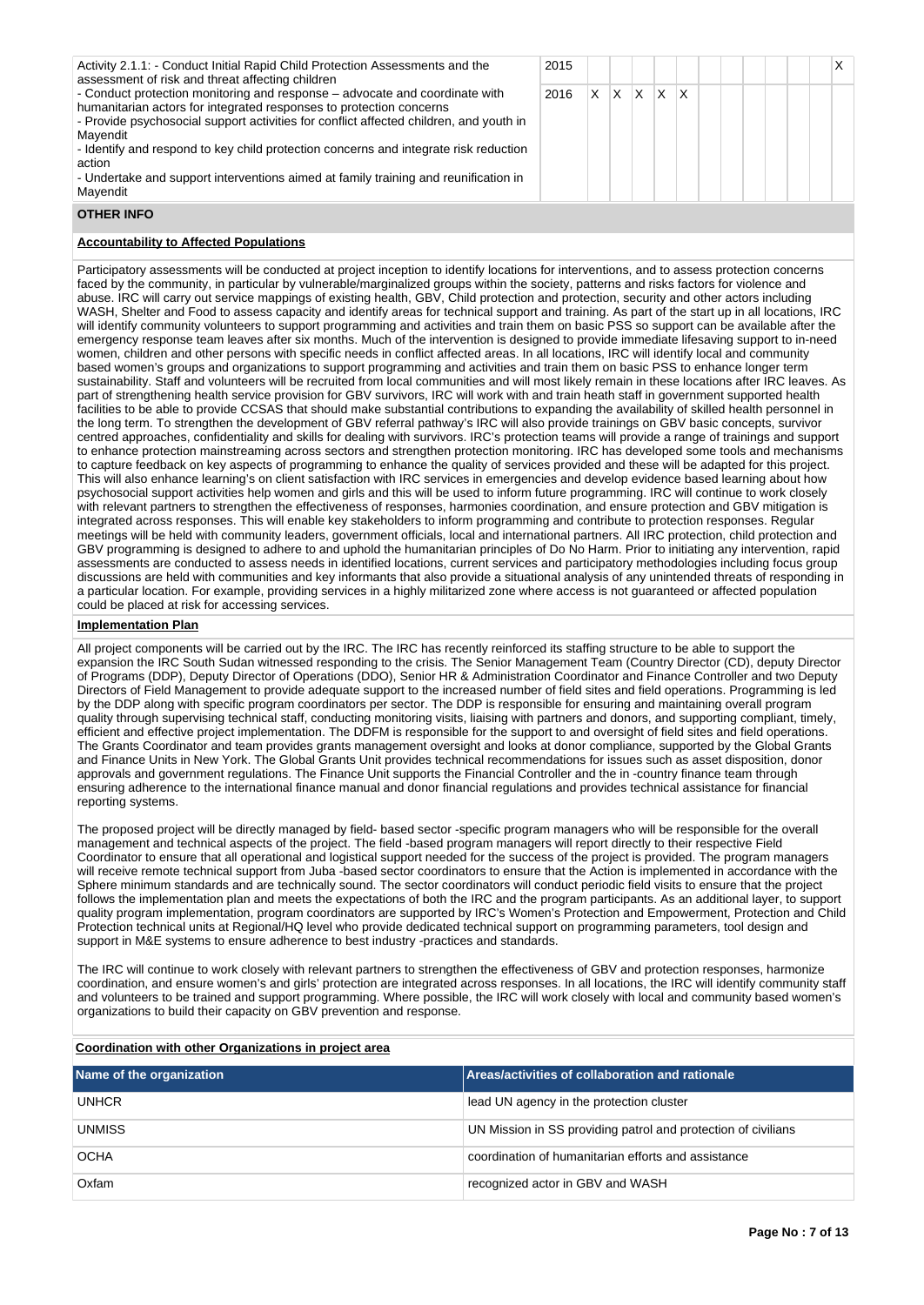| Non Violence Peace Force | recognized actor in protection                                                  |  |  |  |  |
|--------------------------|---------------------------------------------------------------------------------|--|--|--|--|
| MoSD                     | government institution direcly responsible for vulnerable women and<br>children |  |  |  |  |

# **Environment Marker Of The Project**

A: Neutral Impact on environment with No mitigation

## **Gender Marker Of The Project**

2a-The project is designed to contribute significantly to gender equality

## **Justify Chosen Gender Marker Code**

The proposed intervention is designed keeping in view the structural and socio-political inequities that perpetuate vulnerability among women and girls among the refugee population. In this regards, the project proposes addressing the attitudes, traditions, beliefs and practices at the family and communal levels the limits women from enjoying their rights and fulfilling their full potentials as human being. Specifically the project shall ensure community and refugee leaders and groups recognized women as rights bearers and to hold refugee leadership and structures for their attitudes and action towards women. Women too shall be reached through awareness and sensitization to address their mental modes and to ensure that they have the information and capacity to made effective demand for services relevant to enhancing rights, dignity and welfare. The IRC will consult with community members, including women, girls, men and boys to understand their needs, gaps to be addressed, how they are affected differently by SGBV to prioritize response and prevention interventions. In addition, the IRC will encourage and advocate for a strong engagement and participation of women, girls, men and boys in the planning and implementation of project intervention. Female response staff will respond to the needs of female survivors, while trained male staff will respond to the needs of male survivors. Community awareness, campaigns, sensitizations will target both women, girls, men and boys to encourage reporting and access to services by all genders. Women, girls, men and boys will be involved in reviews, monitoring and evaluation of the project to ensure their needs are being met, gaps identified and action taken.

#### **Protection Mainstreaming**

The IRC will enhance the capacity of IRC staff and staff of other service providers on the integration of protection principles in their day to day work. The IRC has developed a standard training kit, including sector guidance notes, informing practitioners about simple and straightforward actions to promote the respect of protection principles into specific sectors or situations including emergencies. These guidance notes will be disseminated—as part of training—to IRC sectors and other partners working in emergency response in Unity State.

## **Country Specific Information**

## **Safety and Security**

This project shall be carried out using an emergency response model by which IRC shall make available its Emergency Response Team (ERT) which is comprised of emergency staff of all sectors relevant to emergency response for the implementation of this project. Each member of the ERT member shall be training and guided in paying premium of personal safety and security and ensuring that no unnecessary risk is take which would endanger the lives and well-being of team members. The IRC will ensure seek and rely on the advice of its Safety and Security Unity as well as other security advisory for the UN and other humanitarian agencies in determining where it is safe to travel to the project location for the provision of humanitarian response services at any given time. Furthermore, the IRC shall ensure in all it humanitarian assistance and support to the conflict affected population of Mayendit that a pull factor is not crated which would attract the vulnerable populations for their locations of safety in order to access the services and support provided by the project. In this regards the "do-no-harm" principle shall be strictly followed and shall be key in guiding interactions and the provision of services to the target populations.

## **Access**

The IRC has a pre-existing presence in both Rumbek Center and in Koch County, and this provides a strong base to launch responses. In both locations, IRC has strong working relationships with the controlling parties and participates in inter-agency discussions to maintain this relationship and sustained access to affected populations. IRC also works closely with other humanitarian actors, local organizations and groups to ensure programming is complementary, does not duplication and responds to the needs of affected populations. As part of programming start up in all locations, IRC holds discussions and consultations with key stakeholders in the community to galvanize support for programming, and ensure community participation and ownership of interventions. Trainings are provided for community leaders on protection, GBV and child protection and focal points are identified to support community based referrals to IRC services.

In terms of physical access, many parts of Lakes and Unity are inaccessible during rainy season.

#### **BUDGET**

| <b>Code</b> | <b>Budget Line Description</b>                    |   | D / S Quantity Unit | cost         | <b>Duration</b><br><b>Recurran</b><br>ce | $\frac{9}{6}$<br>charged<br>to CHF | <b>Total Cost</b> |
|-------------|---------------------------------------------------|---|---------------------|--------------|------------------------------------------|------------------------------------|-------------------|
|             | <b>Staff and Other Personnel Costs</b>            |   |                     |              |                                          |                                    |                   |
| 1.1         | Technical unit - VPRO Protection                  | D | $\mathbf{1}$        | 343.7<br>0   | 9                                        | 100%                               | 3,093.30          |
|             |                                                   |   |                     |              |                                          |                                    |                   |
| 1.2         | Intl staff salaries - support staff Juba          | s | 21                  | 5,546<br>.50 | 6                                        | 2%                                 | 13,068.66         |
|             |                                                   |   |                     |              |                                          |                                    |                   |
| 1.3         | Location Differential - Juba Office Support Staff | s | 21                  | 834.0<br>0   | 6                                        | 2%                                 | 1,965.07          |
|             |                                                   |   |                     |              |                                          |                                    |                   |
| 1.4         | <b>Location Differential -RRT</b>                 | s | 1                   | 833.0<br>0   | 2                                        | 100%                               | 1,666.00          |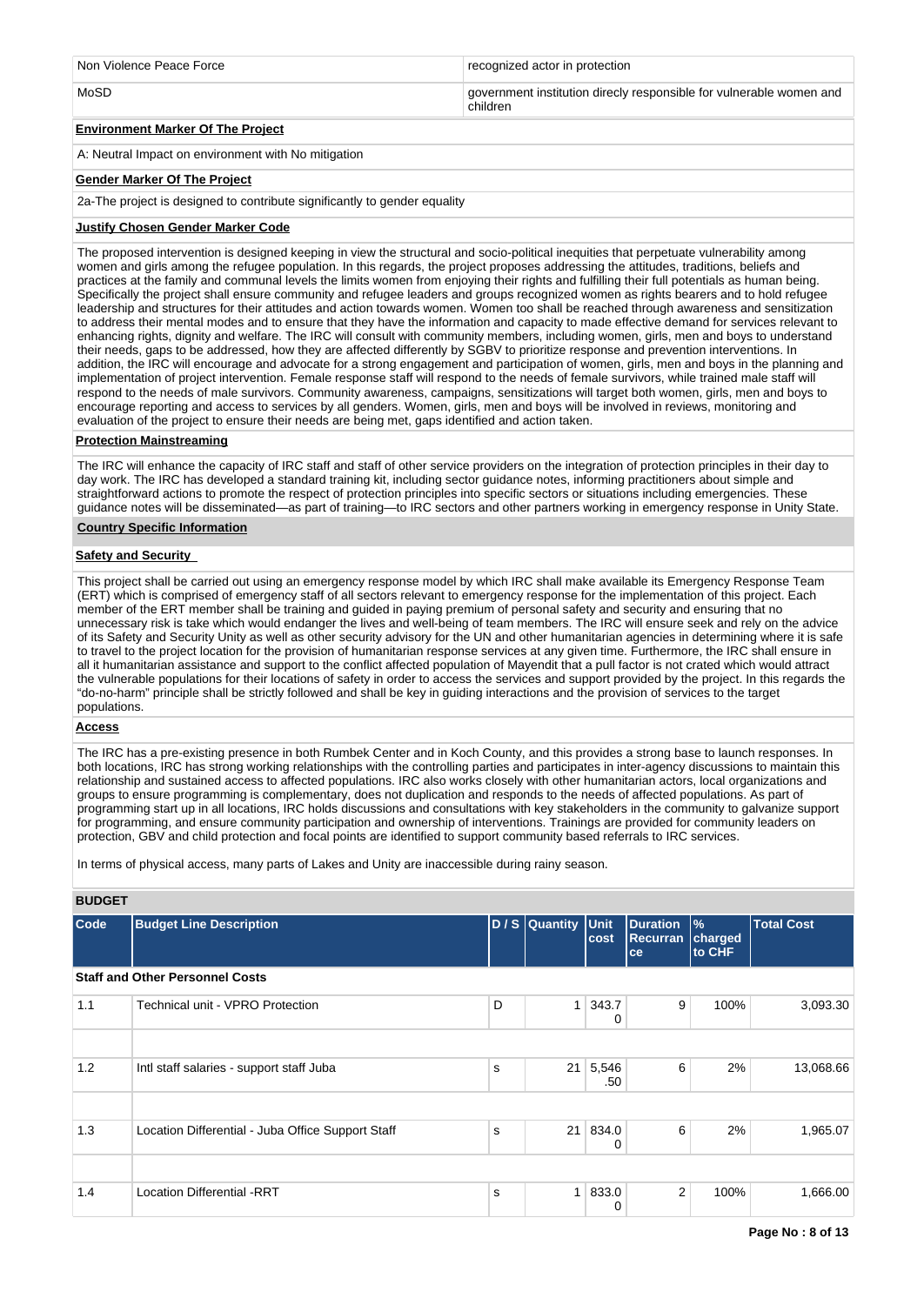| 1.5  | Roving Emergency protection manager                 | D           |    | 1   4,100<br>.00       | 6                       | 40%  | 9,840.00  |
|------|-----------------------------------------------------|-------------|----|------------------------|-------------------------|------|-----------|
|      |                                                     |             |    |                        |                         |      |           |
| 1.6  | National Staff Salaries - Support Staff - Juba      | $\mathbf s$ |    | $67$ 1,046<br>.16      | 6                       | 2%   | 7,864.40  |
| 1.7  | Nairobi regional support staff                      | $\mathbf s$ |    | 1 1,500<br>.00         | 6                       | 2%   | 168.30    |
| 1.8  | Casual Labour - Support Staff - Juba, Ganyiel       | $\mathbf S$ |    | 1 200.0<br>0           | 6                       | 2%   | 22.44     |
|      |                                                     |             |    |                        |                         |      |           |
| 1.9  | International Staff Benefits - Direct Program Staff | D           |    | 3 593.1<br>4           | $\,6\,$                 | 100% | 10,676.52 |
| 1.10 | International Staff Benefits - Support Staff - Juba | $\mathbf s$ |    | $21 \mid 2,394$<br>.20 | 6                       | 2%   | 5,641.21  |
|      |                                                     |             |    |                        |                         |      |           |
| 1.11 | Expats benefits @ 29.5% Technical unit - VPRO       | D           |    | $1 \mid 3,093$<br>.14  | $\mathbf{1}$            | 30%  | 912.48    |
| 1.12 | SMT Juba based staff retention allowance            | D           |    | 6 2,000<br>.00         | 5                       | 2%   | 1,122.00  |
|      |                                                     |             |    |                        |                         |      |           |
| 1.13 | National staff benefits - support staff Juba        | $\mathbf S$ |    | 67 20.26               | 6                       | 29%  | 2,361.91  |
| 1.14 | Rent for staff housing - Juba                       | D           | 49 | 128.8<br>6             | 6                       | 46%  | 17,283.06 |
| 1.15 | <b>RRT Team Lead</b>                                | D           |    | $1 \mid 4,736$<br>.91  | $\mathbf 2$             | 100% | 9,473.82  |
|      |                                                     |             |    |                        |                         |      |           |
| 1.16 | Roving WPE Emergency Response Manager               | D           |    | 1 4,100<br>.00.        | 6                       | 40%  | 9,840.00  |
| 1.17 | Location differential- Direct Program Staff         | D           |    | 1 666.4                | 6                       | 100% | 3,998.40  |
|      |                                                     |             |    | 0                      |                         |      |           |
|      | <b>Section Total</b>                                |             |    |                        |                         |      | 98,997.57 |
|      | Supplies, Commodities, Materials                    |             |    |                        |                         |      |           |
| 2.1  | Protection monitoring activities                    | D           |    | 1 1,000<br>.00.        | $\overline{\mathbf{4}}$ | 100% | 4,000.00  |
| 2.2  | Protection mainstreaming trainings                  | $\mathsf D$ |    | 1 1,000<br>.00.        | $\overline{\mathbf{4}}$ | 100% | 4,000.00  |
|      |                                                     |             |    |                        |                         |      |           |
| 2.3  | Community outreach staff/stipends - protection      | D           |    | 1 2,000<br>.00         | $\overline{4}$          | 100% | 8,000.00  |
| 2.4  | Protection mainstreaming fund                       | $\mathsf D$ |    | $1 \mid 3,745$         | $\mathbf{1}$            | 100% | 3,745.00  |
|      |                                                     |             |    | .00.                   |                         |      |           |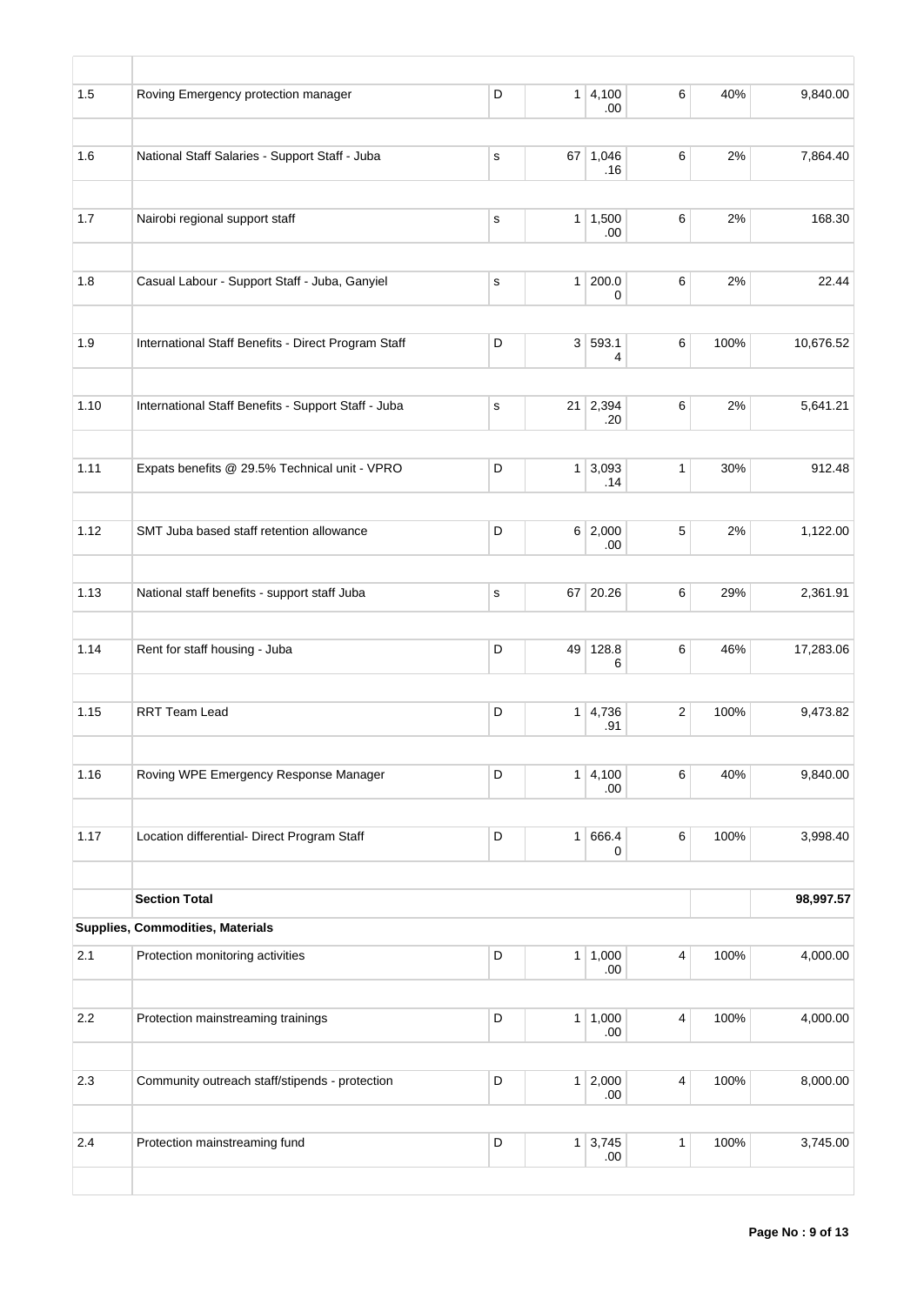| 2.5                  | GBV community level awareness                                       | D            | 1              | 900.0<br>0              | 4            | 100% | 3,600.00  |
|----------------------|---------------------------------------------------------------------|--------------|----------------|-------------------------|--------------|------|-----------|
| 2.6                  | Psychosocial support and service survivors                          | D            | 1 <sup>1</sup> | 900.0<br>0              | 4            | 100% | 3,600.00  |
| 2.7                  | Provision of dignity kits                                           | D            |                | 1 4,000<br>.00          | $\mathbf{1}$ | 100% | 4,000.00  |
| 2.8                  | Strengthening of community based child protection                   | D            | 1 <sup>1</sup> | 900.0<br>0              | 1            | 100% | 900.00    |
| 2.9                  | Mobile outreaches to isolated islands                               | D            |                | 1   1,000<br>.00        | 4            | 100% | 4,000.00  |
| 2.10                 | Provision of safe healing and learning spaces                       | D            |                | $1 \mid 3,000$<br>.00   | $\mathbf{1}$ | 100% | 3,000.00  |
| 2.11                 | Conducting family training and reunification                        | D            | 1 <sup>1</sup> | 4,000<br>.00            | $\mathbf{1}$ | 100% | 4,000.00  |
| 2.12                 | Thuraya airtime                                                     | D            |                | 2 733.2<br>7            | 6            | 100% | 8,799.24  |
| 2.13                 | office supplies-stationary                                          | D            | 1              | 500.0<br>0              | 1            | 100% | 500.00    |
| 2.14                 | Mobile airtime                                                      | D            |                | 1 250.0<br>0            | 6            | 100% | 1,500.00  |
| 2.15                 | Community outreach staff/stipends - WPE                             | D            |                | 1 2,000<br>.00          | 1            | 100% | 2,000.00  |
|                      | <b>Section Total</b>                                                |              |                |                         |              |      | 55,644.24 |
| <b>Travel</b><br>5.1 | Airfare/accommodation/per diem- VPRO program                        | D            |                | 18 141.4<br>9           | 6            | 100% | 15,280.92 |
| 5.2                  | Visa/work permit - international Juba main office - support staff s |              |                | 2 23.50                 | 5            | 100% | 235.00    |
| 5.3                  | Visa/work permit - intl protection program staff - Juba             | D            |                | 0.8   6,415<br>.00      | 5            | 2%   | 479.84    |
| 5.4                  | Travel to/from post - intl direct program staff                     | D            |                | $2 \mid 1,800$<br>.50   | $\mathbf{1}$ | 100% | 3,601.00  |
| 5.5                  | Travel to/from post - intl support staff                            | $\mathbf s$  |                | $22 \mid 1,500$<br>.00. | 1            | 2%   | 617.10    |
|                      | <b>Section Total</b>                                                |              |                |                         |              |      | 20,213.86 |
|                      | <b>General Operating and Other Direct Costs</b>                     |              |                |                         |              |      |           |
| 7.1                  | Office supplies - support offices                                   | $\mathsf{s}$ |                | 2 88.94                 | 6            | 100% | 1,067.28  |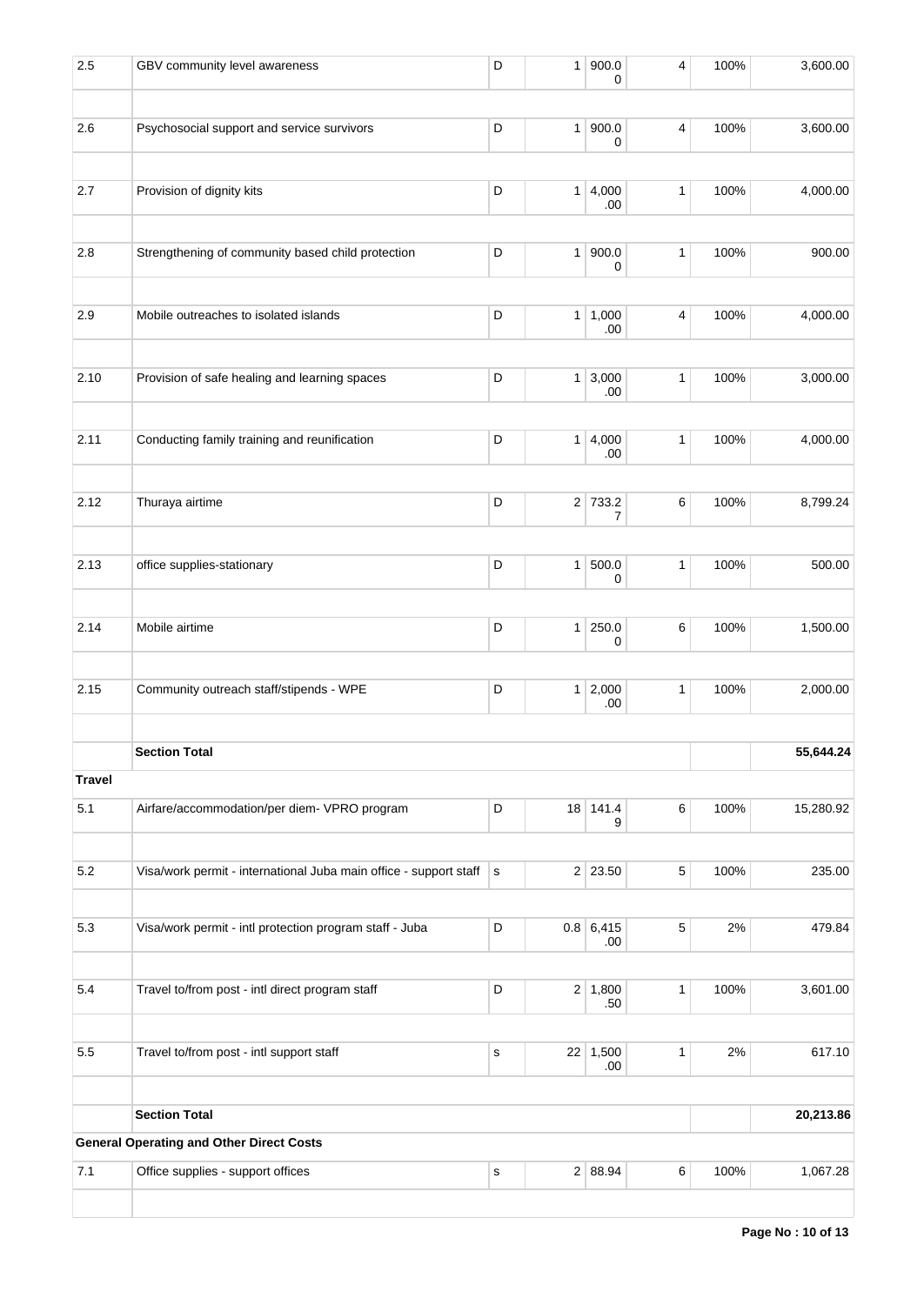| 7.2                     | Juba main office running costs |                                |                                                               | s | $\mathbf{1}$ | 97,97<br>7.00 | 6 | 2%                   | 10,993.02  |
|-------------------------|--------------------------------|--------------------------------|---------------------------------------------------------------|---|--------------|---------------|---|----------------------|------------|
|                         | <b>Section Total</b>           |                                |                                                               |   |              |               |   |                      | 12,060.30  |
| <b>SubTotal</b>         |                                |                                |                                                               |   | 327.80       |               |   |                      | 186,915.97 |
| Direct                  |                                |                                |                                                               |   |              |               |   |                      | 141,245.58 |
| Support                 |                                |                                |                                                               |   |              |               |   |                      | 45,670.39  |
| <b>PSC Cost</b>         |                                |                                |                                                               |   |              |               |   |                      |            |
|                         | <b>PSC Cost Percent</b>        |                                |                                                               |   |              |               |   |                      | 7%         |
| <b>PSC Amount</b>       |                                |                                |                                                               |   |              |               |   |                      | 13,084.12  |
| <b>Total Cost</b>       |                                |                                |                                                               |   |              |               |   |                      | 200,000.09 |
| <b>Total Audit Cost</b> |                                |                                |                                                               |   |              |               |   |                      | 2,000.00   |
|                         | <b>Grand Total CHF Cost</b>    |                                |                                                               |   |              |               |   |                      | 202,000.09 |
|                         | <b>Project Locations</b>       |                                |                                                               |   |              |               |   |                      |            |
|                         | Location                       | <b>Estimated</b><br>norcontago | <b>Estimated number of beneficiaries</b><br>for each location |   |              |               |   | <b>Activity Name</b> |            |

| Location | percentage<br>of budget<br>for each<br><b>location</b> | <b>Estimated</b>   Estimated number of beneficiaries  <br>for each location | <b>Activity Name</b> |
|----------|--------------------------------------------------------|-----------------------------------------------------------------------------|----------------------|
|          |                                                        |                                                                             |                      |